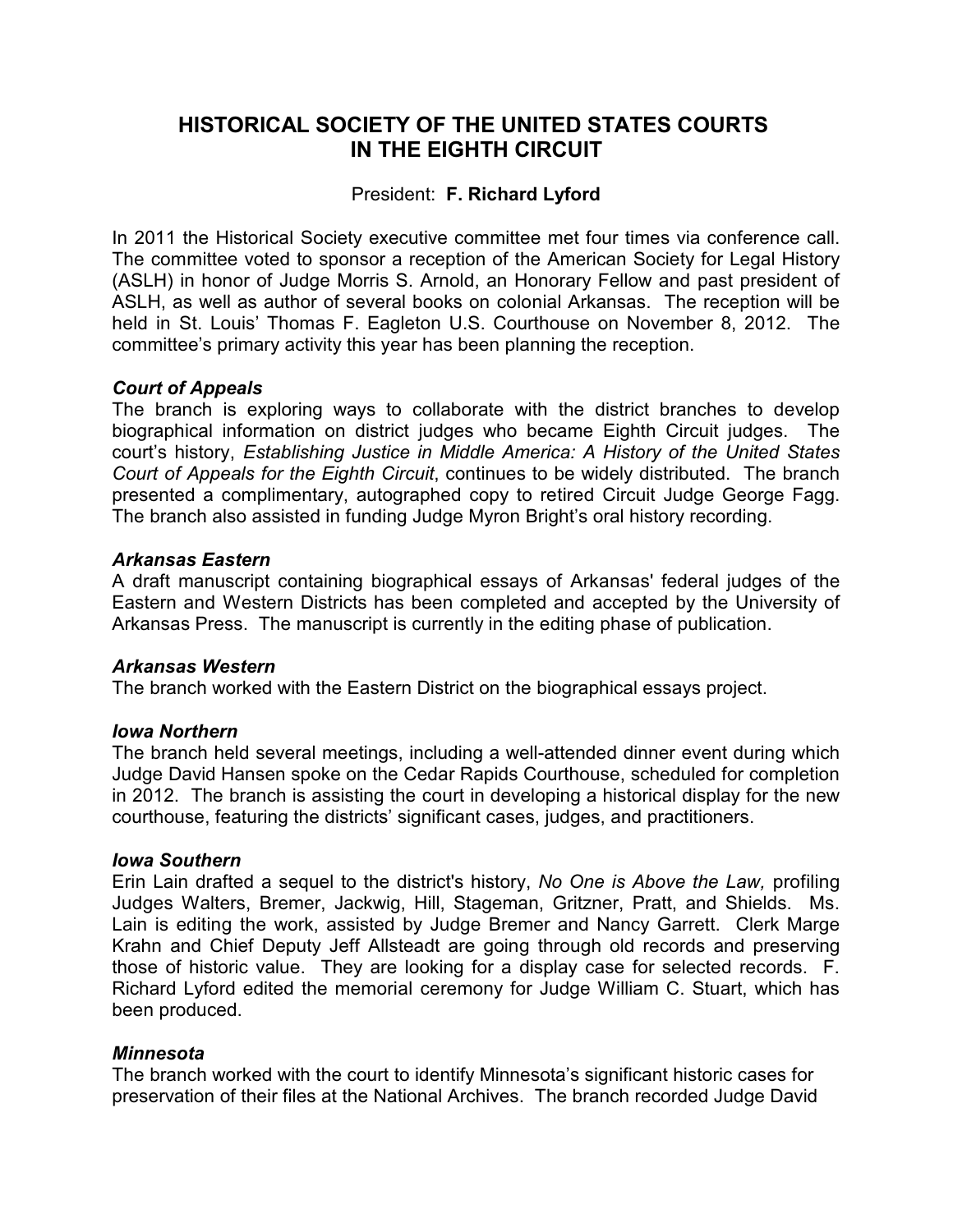Doty's oral history, and is arranging to interview retired Judge James Rosenbaum. The branch's popular Wilbur Foshay Case exhibit continues in the Minneapolis Courthouse.

# *Missouri Eastern*

Burton Boxerman completed a manuscript of the district's history and is seeking a publisher. Questions were prepared for Judge William H. Webster's oral history. The branch's history committee had previously identified the district's 17 most important cases, and this year video recordings were made and authors assigned to write summaries for two of these, *Spinelli v. U.S.* and *Hicks v. St. Mary's Honor Center*. The DVDs will be prepared for presentation in the Eagleton Courthouse's Judicial Learning Center. The remaining case summaries will likewise be recorded for display.

# *Missouri Western*

The branch had a successful year, carrying out ideas suggested by Judge Howard Sachs. In February 2011, the branch collaborated with the Truman Library Institute to host an evening lecture and discussion with Ken Gormley, author of *The Death of American Virtue*, the definitive history of President Clinton's impeachment trial. Over 250 people attended. Work continues on a permanent historical display in the Whittaker Courthouse that will trace the history of the court, its judges, and its most discussed cases. That project, approved by Chief Judge Gaitan and the court en banc, is being led by Clerk of Court Ann Thompson.

# *Nebraska*

The branch held several meetings with Professors Mark Scherer and John Wunder to discuss completion of the district's written history. Progress continues, and a sample shared by Professor Scherer displays scholarly work written in a plain but beautiful style. The branch authorized \$5,000 to support the publication and dissemination of Judge Warren Urbom's memoirs as a lawyer and judge, which will be a fascinating contribution to the legal history of the high plains. The book is scheduled for publication by the University of Nebraska Press in the fall of 2012.

# *North Dakota*

The branch continues to collect various courtroom and chambers artifacts. The branch is creating a display in Judge Webb's honor for the Fargo Courthouse. Fargo's new Davies High School was dedicated on August 19, 2011 in honor of Judge Ronald N. Davies, who issued a landmark decision in the Little Rock desegregation case.

# *South Dakota*

In an August 2011 ceremony planned by Chief Judge Karen Schreier, the U.S. Courthouse in Rapid City was named for Judge Andrew Wendell Bogue. In 2011, primary responsibility for the branch records and reports transferred from Judge Jeffrey Viken to Judge Roberto Lange, who now serves on the parent Society's board of directors. Oral histories are planned for Judges Lawrence Piersol and Charles Kornmann.